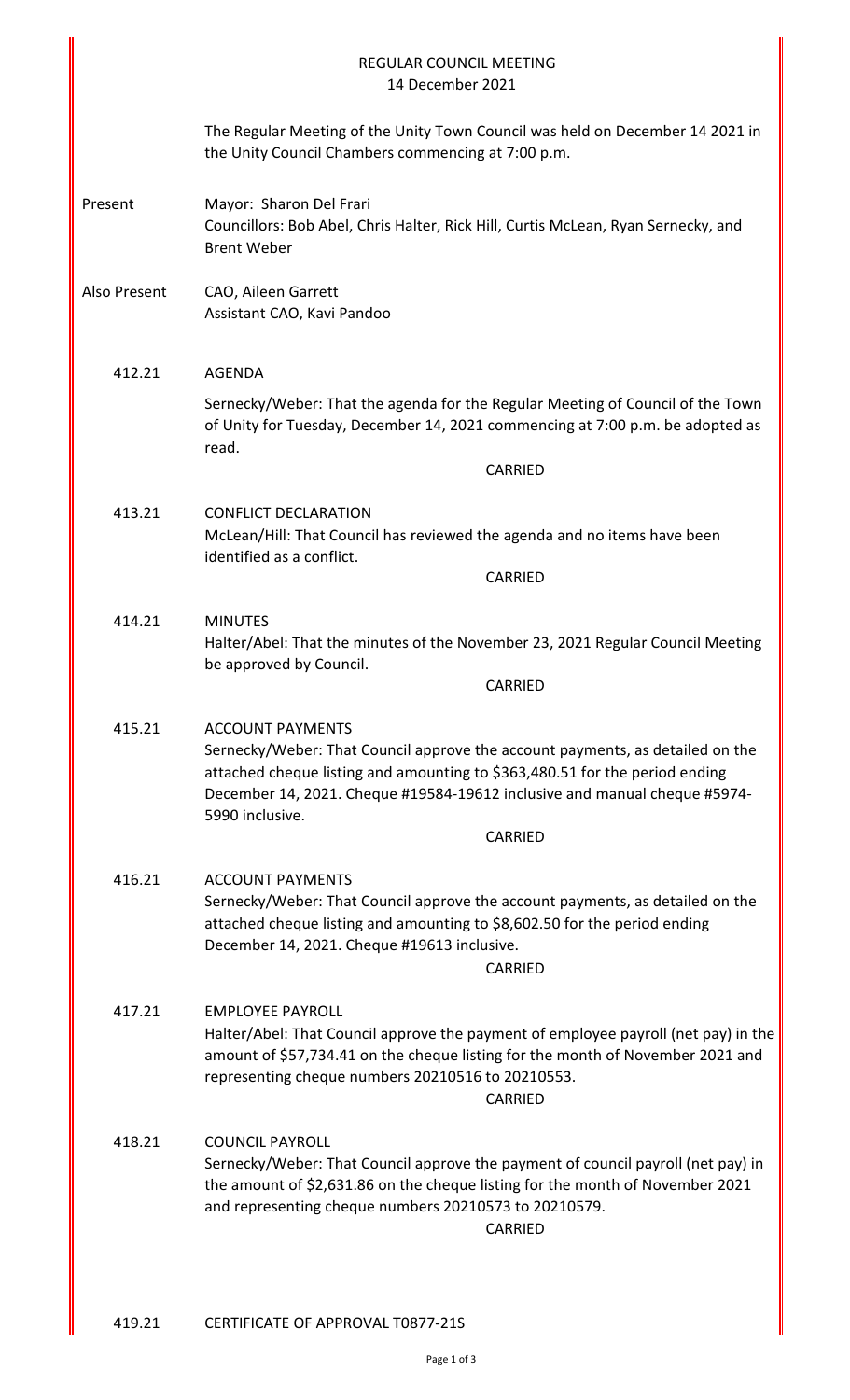|        | McLean/Hill: That Coucil acknowledge the Certificate of Approval T0877-21S<br>(Sections 17 through 20, Township 40-22-W3M Proposed Highway Right-of-Way;<br>and Proposed Parcels A and B - Public Improvement).<br>CARRIED                                       |
|--------|------------------------------------------------------------------------------------------------------------------------------------------------------------------------------------------------------------------------------------------------------------------|
| 420.21 | <b>RECOMMENDATION</b><br>Halter/Abel: That Council considers and approves the permanent position for Craig<br>Wichmann.                                                                                                                                          |
|        | <b>CARRIED</b>                                                                                                                                                                                                                                                   |
| 421.21 | <b>AGREEMENT</b><br>Sernecky/Weber: Town of Unity enter into an Agreement with SaskEnergy<br>Incorporated regarding Utility easement.<br><b>CARRIED</b>                                                                                                          |
|        |                                                                                                                                                                                                                                                                  |
| 422.21 | <b>APPOINTMENT</b><br>McLean/Hill: That Council and Unity Mutual Aid ackowledge Rural Municipality of<br>Reford No. 379 notification of the 2022 appointment for Municipality's<br><b>CARRIED</b>                                                                |
| 423.21 | <b>APPOINTMENT</b><br>Halter/Abel: That Council and Unity Mutual Aid ackowledge Rural Municipality of<br>Buffalo No. 409 notification of the 2022 appointment for Municipality's<br>CARRIED                                                                      |
| 424.21 | <b>APPOINTMENT</b><br>Sernecky/Weber: That Council and Unity Recreation Board ackowledge Rural<br>Municipality of Buffalo No. 409 notification of the 2022 appointment for<br>Municipality's Representative to Aaron Agar for a one-year term.<br><b>CARRIED</b> |
| 425.21 | <b>AGREEMENT</b><br>McLean/Hill That Town of Unity enter into an Agreement with Paw Park Committee.                                                                                                                                                              |
|        | <b>CARRIED</b>                                                                                                                                                                                                                                                   |
|        |                                                                                                                                                                                                                                                                  |
| 426.21 | <b>WINTER WONDERLAND</b><br>Halter/Abel: That Council approve Temporary Road Closure request submitted by<br>Unity Miners for Winter Wonderland street hockey game on Thursday, December<br>16, 2021.                                                            |
|        | <b>CARRIED</b>                                                                                                                                                                                                                                                   |
| 427.21 | <b>WINTER WONDERLAND</b><br>Abel/Sernecky: That Council approve Winter Wonderland parade route on<br>Thursday, December 16, 2021.                                                                                                                                |
|        | CARRIED                                                                                                                                                                                                                                                          |
| 428.21 | <b>COMMITTEE OF THE WHOLE</b><br>Sernecky/Weber: That Council move into the Committee of the Whole and that the<br>session be "in camera". Time 7:16 p.m.                                                                                                        |
|        | CARRIED                                                                                                                                                                                                                                                          |
| 429.21 | <b>RECONVENE</b><br>McLean/Hill: That the Council meeting reconvene. Time 8:00 p.m.<br>CARRIED                                                                                                                                                                   |
|        |                                                                                                                                                                                                                                                                  |
| 430.21 | ADJOURNMENT<br>Halter/Abel: That the meeting be adjourned. Time 8:01 p.m.<br>CARRIED                                                                                                                                                                             |